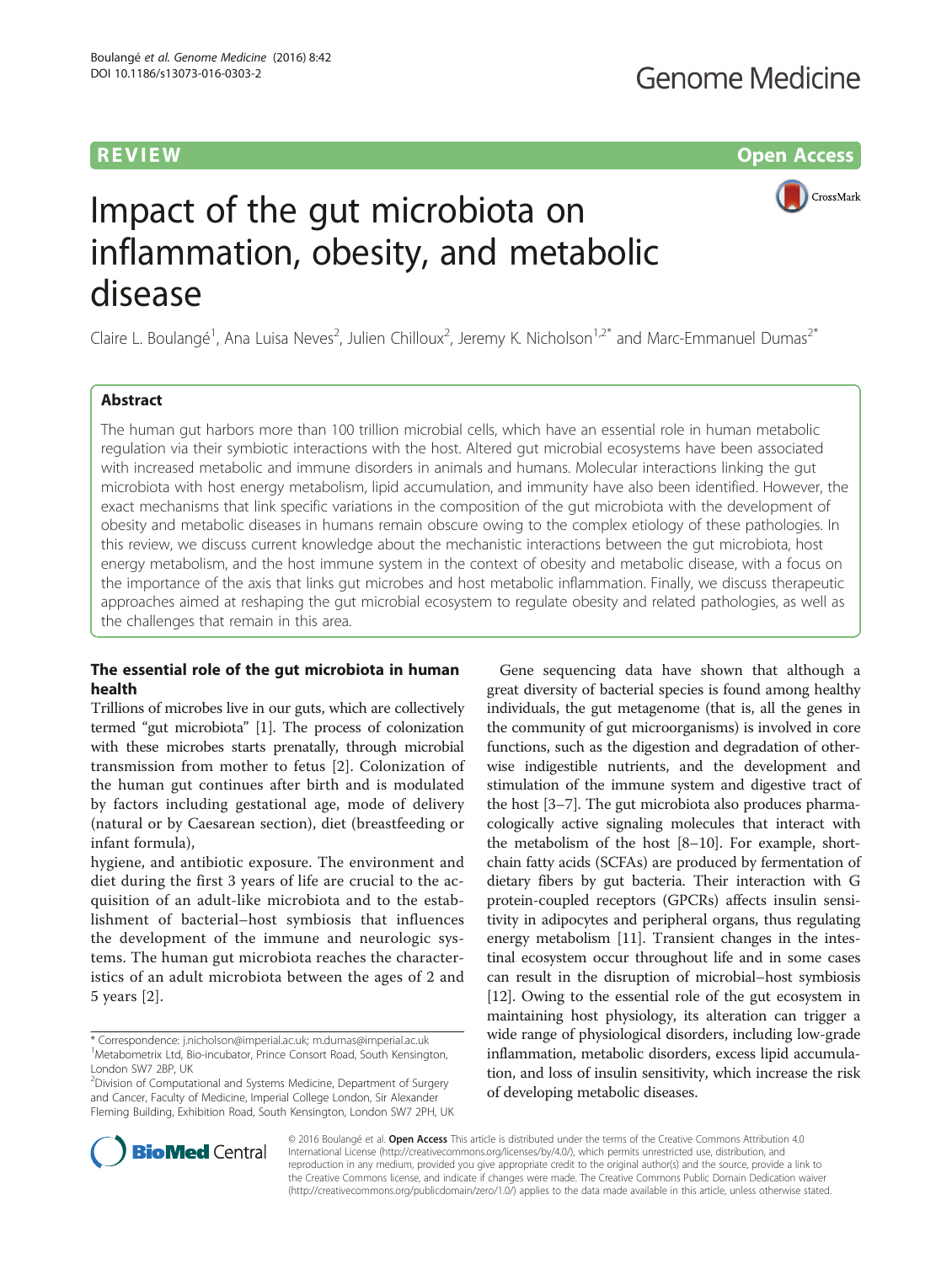Scientific efforts have been focused on understanding the mechanistic basis of the crosstalk between gut microbes and host metabolism in the development and maintenance of host diseases and have revealed the importance of the gut-microbial–host-immune axis [\[13](#page-9-0)]. However, whether the presence of keystone bacterial species or the general loss of microbial core functions is the main factor responsible for metabolic and inflammatory disorders of the host is still unclear [\[13\]](#page-9-0). In this review, we explore the complex mechanisms that link lipid metabolism, inflammation, insulin signaling, and obesity (Fig. 1). We also discuss the influence of the gut microbiota in the onset of obesity and metabolic diseases through molecular interactions with energy metabolism and inflammation pathways of the host. Finally, we assess the therapeutic potential of manipulating microbial ecology to prevent obesity-related pathologies.

### Obesity and the metabolic syndrome

Obesity is characterized by an excess of adipose tissue and occurs when an imbalance exists between energy intake and energy expenditure [\[14](#page-9-0)]. The onset of obesity is a complex process that involves genetic and environmental factors and is often associated with the development of several chronic complications, such as high fasting glucose levels (hyperglycemia), elevated triglyceride levels (hypertriglyceridemia), low levels of highdensity lipoprotein (dyslipidemia), and high blood pressure (hypertension) [\[15\]](#page-9-0). Individuals who meet at least



host in inflammation and metabolism. The gut microbiota can contribute to host insulin resistance, low grade inflammation, and fat deposition through a range of molecular interactions with the host and therefore can indirectly participate in the onset of obesity and metabolic diseases

three of these criteria are clinically diagnosed as having the metabolic syndrome [\[15](#page-9-0)], which increases the risk of developing metabolic diseases such as type 2 diabetes and cardiovascular diseases. Most of the individuals with the metabolic syndrome have abnormal fat accumulation, which suggests that the excess of adipose tissue has a causative role in this syndrome [\[16](#page-9-0)]. However, this hypothesis has been challenged because several epidemiological studies have identified people with a healthy body mass index (BMI) who nevertheless presented with markers of metabolic dysfunction, such as high levels of triglycerides and accumulation of fat in the liver [\[15](#page-9-0), [17](#page-9-0)]. The metabolic syndrome should be considered as a clinical diagnosis that is mechanistically driven by a complex combination of factors including impaired fat accumulation, insulin action, and immunity [[18](#page-9-0)].

## Link between impaired insulin action, low-grade inflammation, and obesity

In healthy individuals, insulin triggers glucose uptake in peripheral organs and the secretion of this hormone is activated by the rise in postprandial plasma glucose concentration. Insulin enables the use of extracellular glucose by the body, which results in increased glycolysis and respiration, but it also enables the storage of glucose and lipids by stimulation of glycogenesis and lipogenesis and enables protein synthesis. Insulin also reduces degradation and recirculation of carbohydrates and lipids by inhibiting gluconeogenesis and lipolysis [[19](#page-9-0), [20](#page-9-0)]. Impaired insulin action in peripheral organs results in a loss of sensitivity to insulin, which is also called insulin resistance. Loss of insulin sensitivity triggers fasting hyperglycemia and increases hepatic lipid synthesis, dyslipidemia, hypertension, and fat accumulation in adipose tissues. Thus, insulin resistance is an important factor that initiates some of the features characteristic of the metabolic syndrome [[20](#page-9-0), [21](#page-9-0)]. In addition, long-term insulin resistance, which leads to a constant raised level of systemic glucose concentration, is the main driver of type 2 diabetes. The metabolic disorders characteristic of the metabolic syndrome (hyperglycemia, hypertriglyceridemia, dyslipidemia, hypertension) are also associated with activation of the immune system [\[22\]](#page-10-0). Excessive calorie intake, increased fat accumulation, and lipotoxicity activate the production of effector molecules (cytokines) and cells that are primarily involved in innate immunity [\[23, 24](#page-10-0)]. This production promotes a chronic, low-grade inflammatory status, induces the recruitment and activation of many mature immune cells (including mast cells, macrophages, and dendritic cells) in metabolic tissues and particularly in adipose tissues, and also induces recruitment and activation of other cells, such as adipocytes, that modify the tissue milieu and reinforce the inflammatory process [\[25, 26\]](#page-10-0). Cai and colleagues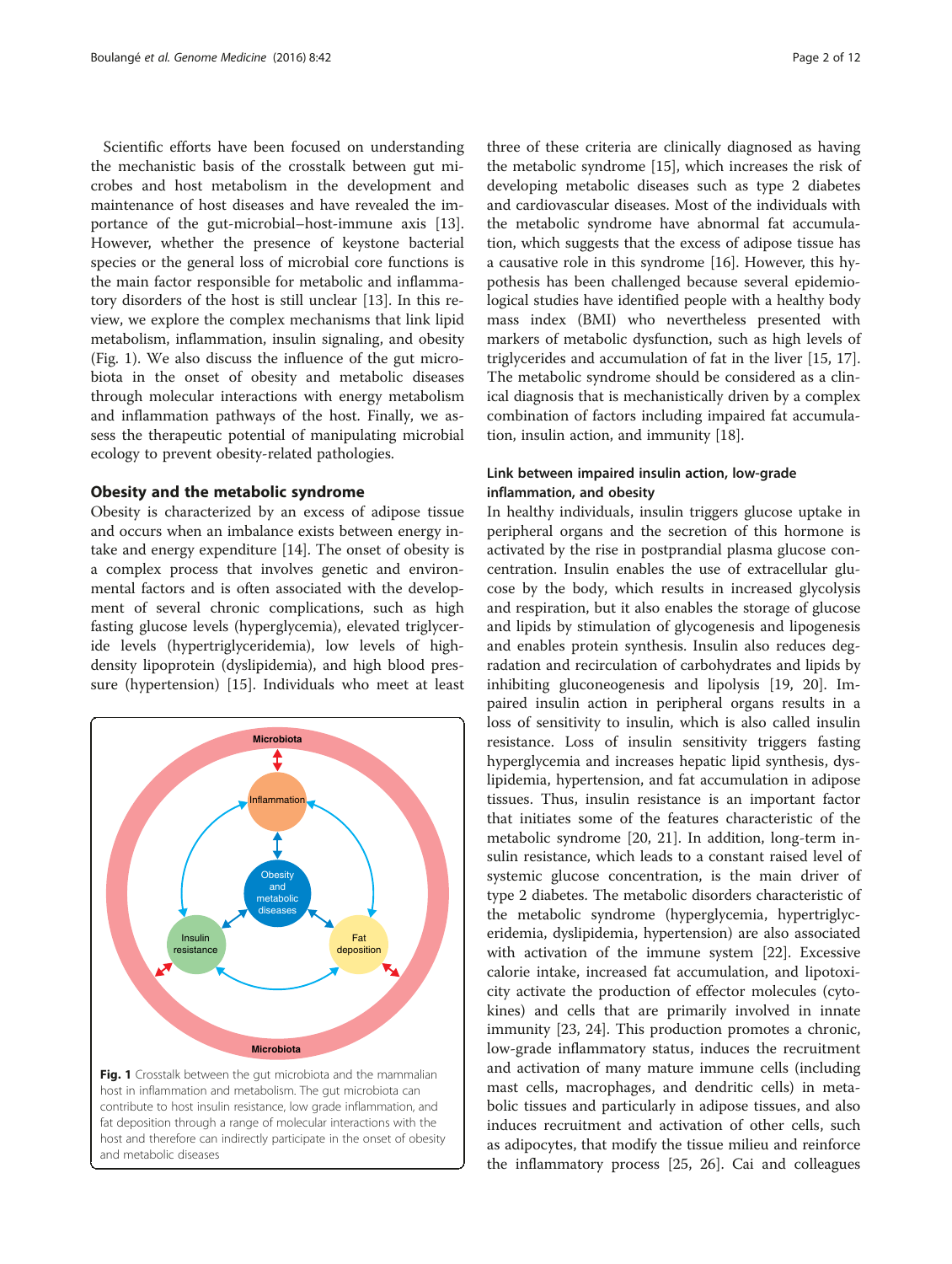have shown that activation of effector molecules of inflammation contributes to desensitizing insulin signaling pathways [\[24](#page-10-0)].

At the molecular level, several mechanisms linking the activation of inflammatory pathways and impaired insulin action come into play: activation of IκB kinase complex, extracellular signal-regulated protein kinases 1 and 2 (ERK1/2), and c-Jun N-terminal kinases (JNKs) in inflammatory tissues in individuals with obesity decreases tyrosine phosphorylation of the insulin receptor substrate (IRS) proteins, leading to an attenuation of insulin signaling [\[27](#page-10-0)]. However, activation of JNKs and IκB kinase complex does not affect inflammation in the same way and does not attenuate insulin signaling in all tissues [\[27, 28\]](#page-10-0). The production of cytokines such as tumor necrosis factor α (TNF-α) or interleukin (IL)-1β in visceral adipose tissues in rodents and humans affects insulin sensitivity by altering the expression of genes encoding IRS-1, the glucose transporter GLUT4, and PPAR-α [\[29](#page-10-0), [30](#page-10-0)]. Obesity-related inflammation and impaired insulin action are tightly connected; inflammation leads to impaired insulin action, which in turn contributes to the development of metabolic abnormalities. The emergence of chronic inflammation in individuals with obesity has been suggested to promote the clinical progression of the metabolic syndrome and obesity-related pathologies such as type 2 diabetes and non-alcoholic fatty liver disease (also called hepatic steatosis) [\[22, 31\]](#page-10-0).

## Interactions between gut microbes and host metabolism in the physiopathology of obesity and the metabolic syndrome

Although genetic variants have been associated with susceptibility to developing obesity and type 2 diabetes, the heritability of these variants is fairly modest. The gut microbiota has recently been recognized as a key environmental factor driving metabolic diseases. In fact, the gut microbiota is even seen as a separate endocrine organ, which is involved, through a molecular crosstalk with the host, in the maintenance of host energy homeostasis and in the stimulation of host immunity [\[32](#page-10-0)]. Shifts in gut microbial composition caused by external factors can result in a dramatic alteration of the symbiotic relationship between gut bacteria and the host, which promotes the development of metabolic diseases. In particular, the gut microbiota is believed to contribute to metabolic diseases via stimulation of low-grade inflammation [[13](#page-9-0)].

## The gut microbiota affects calorie harvest and energy homeostasis

A body of evidence shows that the gut microbiota helps to harvest energy and increase host fat storage [[33, 34](#page-10-0)]. Germ-free mice have 40 % less total body fat than conventional mice although they ingest 29 % more calories than their conventionally raised littermates [\[33](#page-10-0)]. Germ-free mice also gain less weight than conventionally raised mice and they are protected against dietinduced glucose intolerance and the development of insulin resistance [[28\]](#page-10-0). In addition, fecal microbiota transplanted from conventionally raised mice to germfree mice triggered a 57 % increase in the amount of body fat and a dramatic increase in hepatic triglyceride levels and insulin resistance without modifying the amount of food consumed [\[11\]](#page-9-0). The expression of host genes involved in energy homeostasis, lipid metabolism, and mitochondrial metabolism in different parts of the gut, as well as in the liver and adipose tissues, is markedly different in germ-free mice and conventionally raised mice [\[35](#page-10-0)].

Studies in germ-free and conventionally raised mice have revealed several mechanisms linking gut bacteria and energy metabolism (Fig. [2\)](#page-3-0):

- 1. The gut microbiota can have a role in the development of the gut epithelium by increasing the density of small intestinal villi capillaries and by influencing gut physiology and gut motility, thus promoting caloric extraction from the diet [\[6,](#page-9-0) [36\]](#page-10-0).
- 2. Polysaccharides are not digested in the proximal intestine of humans and rodents; instead, they are transformed into digestible compounds such as sugars or SCFAs by the gut microbiota in the distal intestine. These energy substrates are used by colonocytes in particular and the host in general [[37](#page-10-0)].
- 3. The gut microbiota downregulates the intestinal expression of fasting-induced adipose factor (FIAF), which inhibits lipoprotein lipase in adipose tissues. FIAF activates the breakdown of lipoproteincontained triacylglycerol into free fatty acids to be used by muscle and adipose tissues. Therefore, the inhibition of FIAF promotes triglyceride deposition in adipocytes [\[11\]](#page-9-0).
- 4. The gut microbiota suppresses the release of adenosine monophosphate-activated protein kinase (AMPK), which is primarily expressed in skeletal muscle, brain, and liver in response to metabolic stress (for example, hypoxia, glucose deprivation, exercise). AMPK inhibition promoted by gut bacteria leads to downregulation of mitochondrial fatty acid oxidation, ketogenesis, glucose uptake, and insulin secretion and up-regulation of lipogenesis and cholesterol and tryglyceride synthesis [[34](#page-10-0), [38](#page-10-0)].
- 5. SCFAs are ligands for GPCRs such as GPR41, GPR43, and GPR109A, which are expressed in gut enteroendocrine cells. These specialized cells have essential endocrine functions in the intestine or pancreas. Upon SCFA production, GPCRs stimulate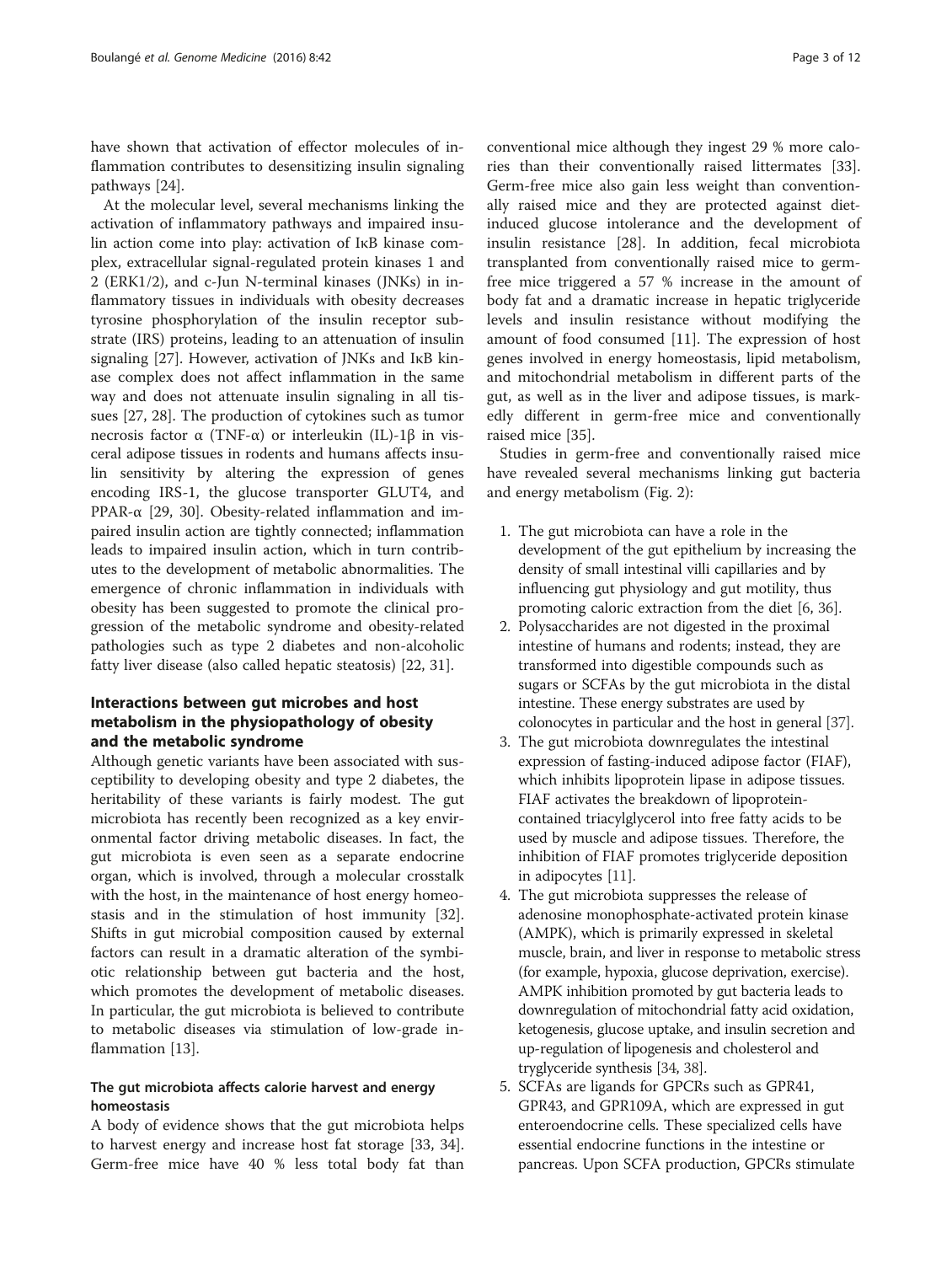<span id="page-3-0"></span>

bacteria from polysaccharides interact with G protein-coupled receptors (GPCRs; GPR41, GPR43, and GPR109A), which stimulates gut motility and host immunity. The gut microbiota also contributes to fat deposition through the regulation of the farnesoid X receptor (FXR), the bile acid receptor responsible for the regulation of bile acid synthesis and hepatic triglyceride accumulation. The gut microbiota converts choline to trimethylamine, thus influencing the bioavailability of choline for host use and indirectly affecting phosphatidylcholine production and hepatic triglyceride transport by very-low-density lipoproteins (VLDLs)

peptide YY (PYY), which leads to changes in gut motility and facilitation of nutrient absorption. Samuel and colleagues [[34](#page-10-0)] showed that GPR41-deficient mice have more lean body mass and less body fat than their wild-type littermates. However, a more recent study had contrasting results, with GPR41 knockout mice showing increased amounts of body fat and decreased energy expenditure in comparison with wild-type mice [\[39](#page-10-0)]. GPR43 activation is also thought to reduce fat accumulation and regulate energy metabolism by suppressing insulin sensitivity in adipose tissues and increasing insulin sensitivity in liver and muscle [\[9](#page-9-0), [11](#page-9-0)]. The gut microbiota also regulates the adaptive immune system in the gut and maintains colonic health in mice through the SCFA-dependent activation of GPR43 [[40\]](#page-10-0).

6. Parseus and colleagues [[41\]](#page-10-0) proposed that the gut microbiota contributes to the high-fat-diet-induced obesity phenotype through the regulation of the farnesoid X receptor (FXR), the bile acid receptor

responsible for the regulation of bile acid synthesis and hepatic triglyceride accumulation.

7. Choline is an essential nutrient for the synthesis of phosphatidylcholine, which is a major component of cell and mitochondrial membranes. Phosphatidylcholine is also a major component of very‐low‐density lipoproteins (VLDL), which are responsible for export of triglycerides to the organs [[42](#page-10-0)]. Defective export of triglycerides by VLDL leads to their accumulation in hepatocytes, which is the central mechanism in the development of hepatic steatosis [[43](#page-10-0)]. The gut microbiota, through its ability to convert choline to trimethylamine, regulates the bioavailability of choline and indirectly affects the storage of triglycerides in the liver [\[44\]](#page-10-0).

## Shifts in the gut microbial ecosystem in obesity

Human studies and animal models have been used to demonstrate that the gut microbiota is altered in obesity. A comparison of bacterial composition in the gut of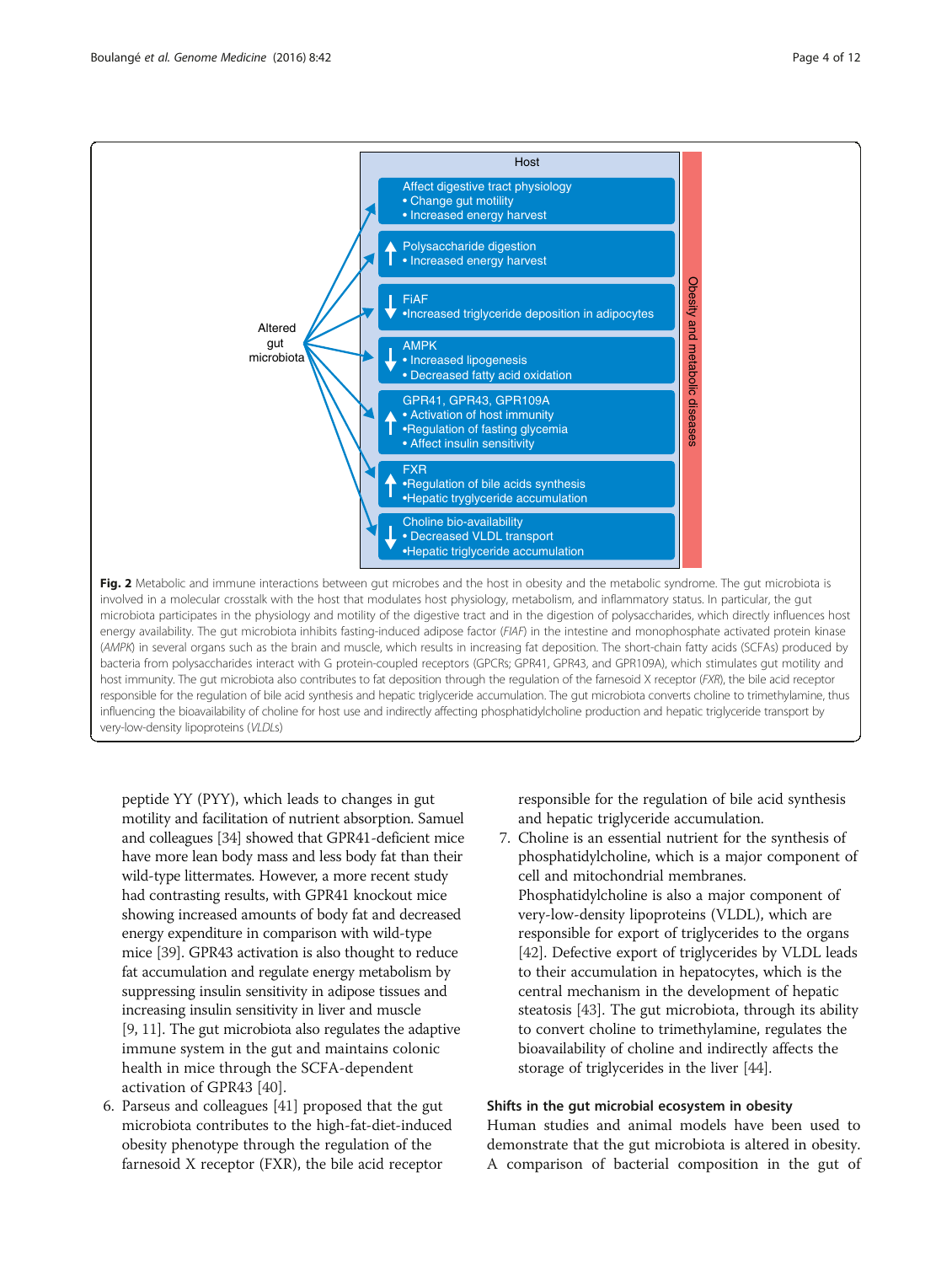lean, wild-type, and obese mice (leptin-deficient ob/ob mice, in which obesity is induced by a deficiency in leptin, the hormone that controls satiety) showed differences in the abundance of the phyla Bacteroidetes and Firmicutes. In particular, the Firmicutes:Bacteroidetes ratio positively correlated with the obese phenotype independently of diet [[45\]](#page-10-0). Turnbaugh and colleagues [[33](#page-10-0)] also compared the gut microbiota of lean mice and mice with diet-induced obesity and found an increase in the abundance of Firmicutes that was associated with dietinduced obesity. However, the observed differences were related to the growth of a specific class within the Firmicutes phylum, the Mollicutes class, in animals with dietinduced obesity. Moreover, these compositional changes were completely reversed after a return to a normal diet, which suggests that diet is the main contributing factor to obesity-associated changes in the gut microbiota. These observations were supported by the findings of Murphy and colleagues [\[46](#page-10-0)], who identified an increase in the Firmicutes:Bacteroidetes ratio in ob/ob mice and in mice fed a high-fat diet compared with lean mice. Of note, this increase was more significant in the high-fatdiet fed mice than in the ob/ob mice.

More recently, Ridaura and colleagues [\[47](#page-10-0)] have established causal links between gut microbial communities and obesity by transplanting fecal samples from co-twins discordant for obesity into separate groups of germ-free mice. They found that mice colonized with the fecal microbiota of co-twins with obesity had a greater increase in body weight and amount of adipose tissue than the mice colonized with the fecal microbiota of lean cotwins. In addition, obese mice co-housed with lean mice also experienced a lower weight gain than those cohoused with obese mice and a shift in gut microbiota composition towards a lean-like status. In particular, growth of Bacteroidetes was stimulated in obese mice co-housed with lean mice and was associated with the increased expression of proteins involved in branchedchain amino acid catabolism and increased production of SCFAs [[47\]](#page-10-0). It is important to note that although SCFAs are a source of calories for the host, their intestinal production has been mostly associated with reduced inflammation and increased satiety and with overall positive metabolic effects [\[32, 48\]](#page-10-0). Altogether, these results show that the lean or obese gut microbial ecosystem in the mouse model is mostly influenced by the diet and to a lesser extent by co-housing with littermates. The effects of co-housing the obese and lean mice were highly transferable in germ-free mice, thus contributing to the protection or the onset of obesity in these mice.

Human studies also indicated an alteration of the gut microbial ecosystem with obesity. Turnbaugh and colleagues [\[33\]](#page-10-0) observed differences in the distal gut

microbiota of individuals with obesity compared to lean individuals and the relative abundance of Bacteroidetes increased as individuals lost weight when undergoing either a fat-restricted or a carbohydrate-restricted lowcalorie diet. The decreased Bacteroidetes:Firmicutes ratio found in people with obesity is thought to lead to more efficient hydrolysis of non-digestible polysaccharides in the intestinal lumen and may lead to more calories and fat being extracted from food than occurs in lean individuals [\[11](#page-9-0)]. However, other human studies in which gut bacterial composition was compared between lean individuals and individuals with obesity have failed to confirm the association between obesity and a decreased Bacteroidetes:Firmicutes ratio [\[49, 50\]](#page-10-0). A recent report has suggested that the microbiota of people with obesity and those who are lean responds differently to the calorie content in the diet [\[51](#page-10-0)]. Nutrient absorption induced a shift in the gut microbial composition in lean individuals but not in those with obesity, increasing the relative abundance of Firmicutes while decreasing the relative abundance of Bacteroidetes [\[50\]](#page-10-0). Microbial gene richness might also have a role in the inflammatory status of the host, which is related to obesity. Individuals with obesity who have a high bacterial gene count were found to carry a higher proportion of species associated with an anti-inflammatory status (for example, F. prausnitzii) and a lower proportion of species associated with a proinflammatory status (for example, Bacteroides spp.). Also, the bacterial gene count for genes associated with oxidative stress was higher in individuals with low bacterial gene count than in those with high bacterial gene count [\[51\]](#page-10-0). As carrying out a controlled dietary intervention study in humans is difficult, the complex interaction between diet, age, host environment, and host genetic background in the modulation of gut microbial ecosystems is not fully understood. Nevertheless, a recent report suggests that alteration of the gut microbiota by behavioral changes, including new dietary habits [[52](#page-10-0)] and use of antibiotics, could be the main driver of the obesity pandemic [\[53, 54\]](#page-10-0).

## Chronic inflammation links the gut microbiota to obesity and insulin resistance

One of the hallmarks of obesity and obesity-related pathologies is the occurrence of chronic low-grade inflammation [\[22](#page-10-0)]. Lipopolysaccharides (LPS), also called endotoxins, which are derived from the outer cell membrane of Gram-negative bacteria, have been thought to initiate the inflammation-related processes associated with the onset of obesity and insulin resistance (Fig. [3](#page-6-0)) [[23\]](#page-10-0). LPS contain lipid A in their structure and are able to cross the gastrointestinal mucosa via leaky intestinal tight junctions or by infiltrating chylomicrons, the lipoproteins responsible for the absorption of dietary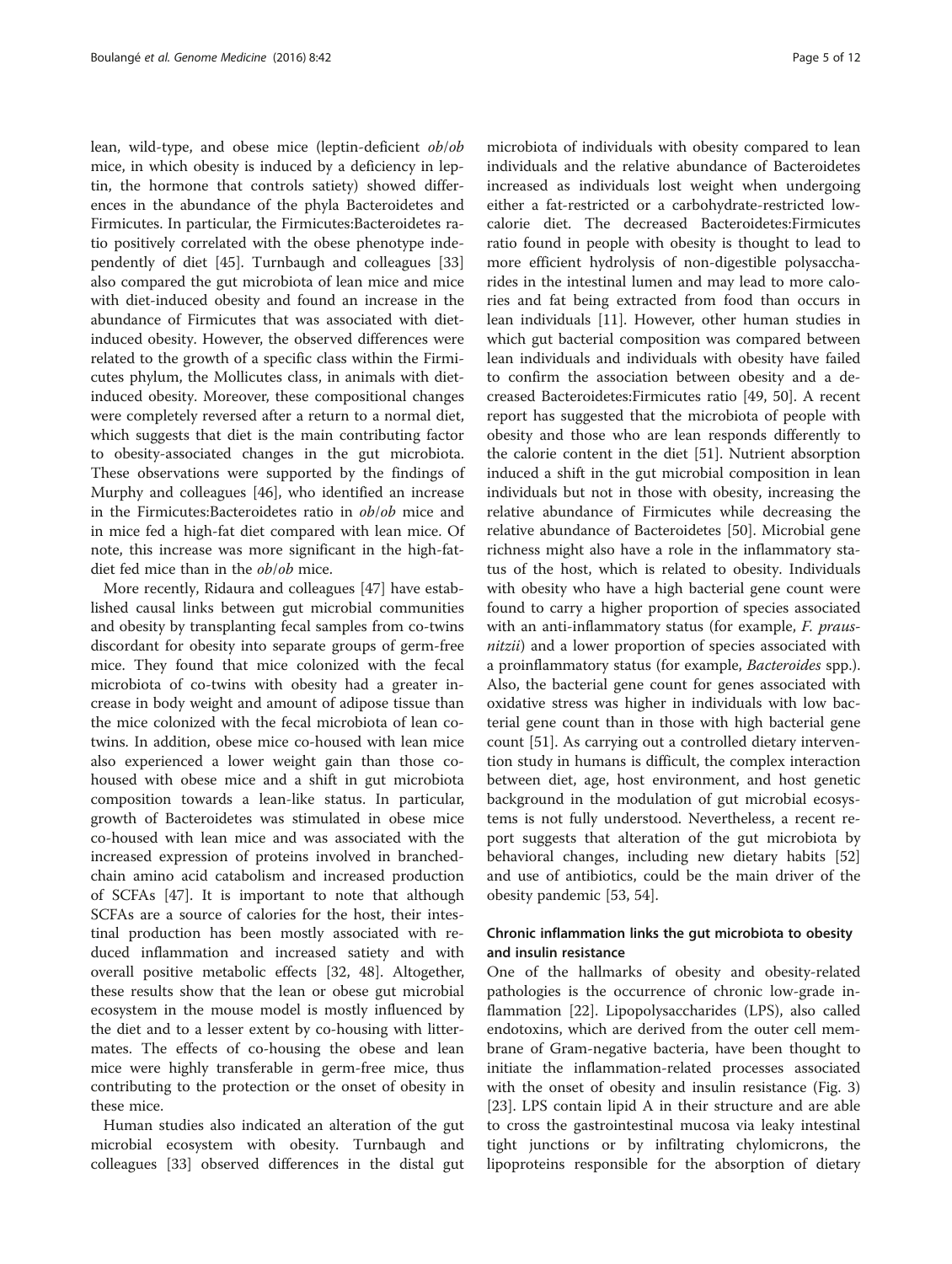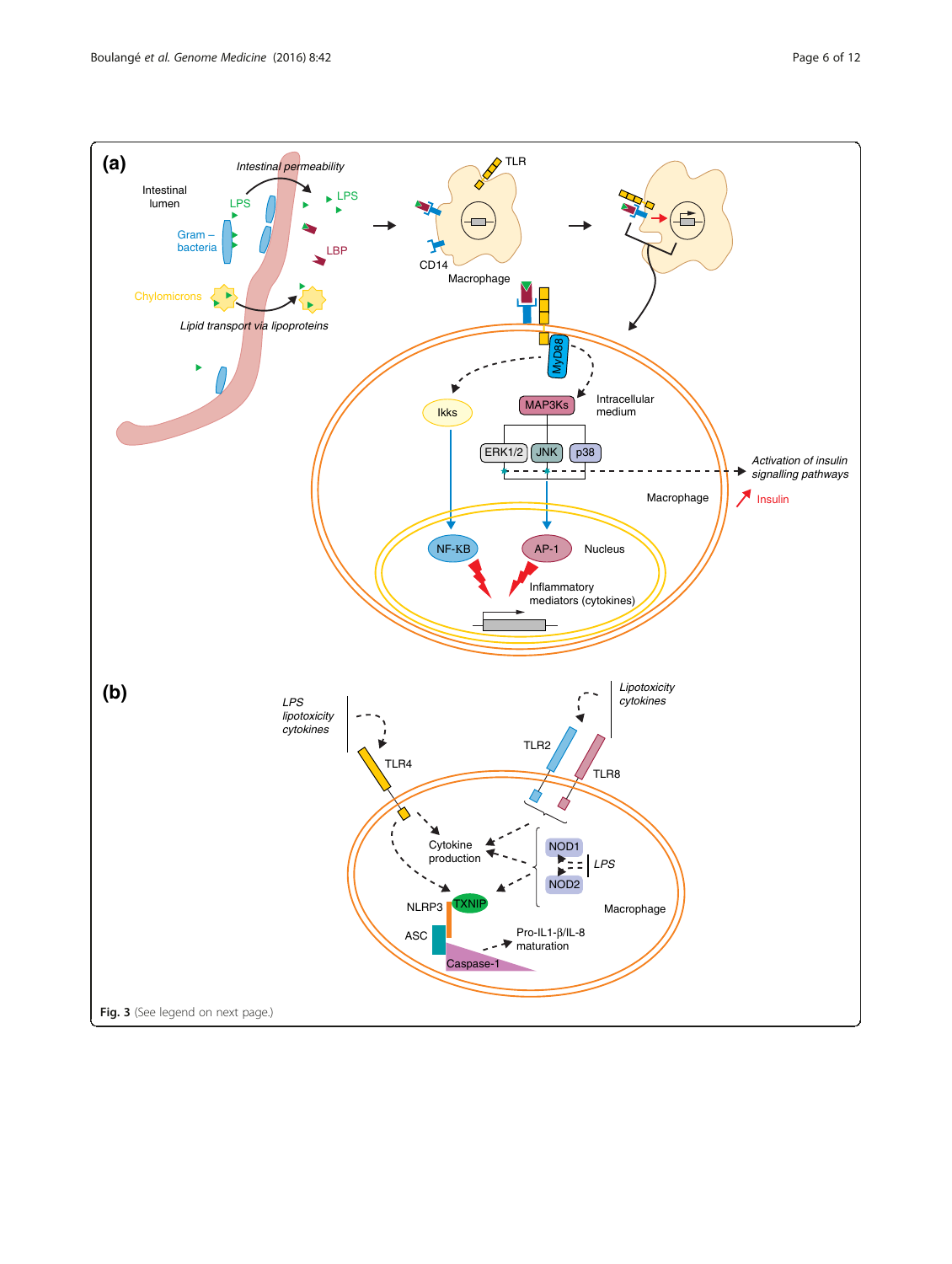#### <span id="page-6-0"></span>(See figure on previous page.)

Fig. 3 Induction of inflammatory signals in proinflammatory macrophages and their connection with insulin pathways. a After translocation of gut bacteria to other tissues, the bacterial lipopolysaccharides (LPS) in the circulation and organs activate the transcription of cytokines via Toll-like receptor (TLR)4. Activated TLR4 mediates inflammatory signals involving myeloid differentiation primary response gene 88 (MyD88)-dependent pathways. The downstream responses trigger the activation of mitogen-activated protein kinase (MAPK) pathways, including those involving extracellular signal-regulated protein kinases 1 and 2 (ERK1/2), c-Jun-N-terminal kinases (JNK), p38, and inhibitor of lκB kinase complex (ΙΚΚβ). These pathways participate in the activation of transcription factors nuclear factor κB (NF-κB) and activator protein 1 (AP-1) and cytokine production. ERK1/2 and JNKs are also involved in the induction of insulin signaling pathways. **b** Pattern-recognition receptors such as TLR4, TLR2, and TLR8 are activated by LPS, cytokines, or lipotoxicity. The intracellular nucleotide oligomerization domain (NOD)-like receptors also recognize LPS, which leads to induction of thioredoxin-interacting protein (which is encoded by TXNIP) and recruitment of other effector molecules such as those that are components of inflammasome pathways [[28\]](#page-10-0). Inflammasomes are multiprotein complexes composed of three proteins: nucleotide-binding domain leucine-rich repeat containing (NLR) protein, adaptor protein ASC, and caspase-1. Inflammasome activation contributes to the maturation of the cytokines interleukin (IL)-1β and IL-8

triglycerides and cholesterol from the intestine to the plasma [[23, 55, 56](#page-10-0)]. Once they reach the systemic circulation, LPS infiltrate tissues such as the liver or adipose tissues, triggering an innate immune response [[23\]](#page-10-0). In particular, LPS bind the plasma LPS-binding protein (LBP), which activates the receptor protein CD14 that is located in the plasma membrane of macrophages [\[56](#page-10-0)]. The complex thus generated binds Toll-like receptor 4 (TLR4) at the surface of macrophages, which triggers transduction signals that activate the expression of genes encoding several inflammatory effectors, such as nuclear factor κB (NF-κB) and activator protein 1 (AP-1) [[56](#page-10-0), [57\]](#page-10-0). LPS also regulate the nucleotide oligomerization domain (NOD)-like receptors present in macrophages and dendritic cells, which cooperate with TLRs to induce NF-κβ. In addition, LPS participate in the recruitment of other effector molecules, such as nucleotide-binding domain leucine-rich repeat containing (NLR) protein, adaptor protein ASC, and caspase-1, which are components of the inflammasome, a multiprotein oligomer that activates the innate immune system [\[27](#page-10-0)].

Systemic LPS are found at low concentrations in healthy individuals but reach high concentrations in individuals with obesity, a condition called metabolic endotoxemia [[23\]](#page-10-0). Several mechanisms linking obesity and metabolic endotoxemia have been proposed: during consumption of a high-fat diet, the gut microbiota is modified, which leads to increases in gut permeability and in the systemic levels of bacterial products such as LPS [\[23](#page-10-0)]. Additionally, excess fat intake triggers an increase in chylomicrons in the intestine during the postprandial period (following a meal), which favors LPS infiltration into the circulation [[58\]](#page-10-0). Impaired lipoprotein metabolism in patients with type 2 diabetes has also been found to reduce LPS catabolism and might increase endotoxemia-related inflammation [[59\]](#page-10-0). The importance of metabolic endotoxemia in the physiopathology of insulin resistance and obesity has been further highlighted by Shi and colleagues [\[50](#page-10-0)], who showed that mice lacking TLR4 were protected against insulin resistance

induced by a high-fat diet. Results from another study revealed that LPS infusion into genetically identical male mice for 4 weeks induced a comparable weight gain to that observed in mice consuming a high-fat diet [\[23](#page-10-0)]. Furthermore, an interesting animal model, the immunoprotein CD14 knockout *ob/ob* mouse, which is unable to induce LPS-mediated inflammatory pathways, was resistant to weight gain and was insulin-hypersensitive, despite being fed with the same diet as leptin-deficient ob/ ob mice [\[60](#page-10-0)]. In humans, circulating endotoxin levels were found to increase by 20 % in individuals with obesity or glucose intolerance and by 125 % in individuals with type 2 diabetes compared with the levels in lean individuals [[61](#page-10-0)]. Circulating endotoxin levels were also associated with elevated TNF-α and IL-6 concentrations in adipocytes [[62\]](#page-10-0). In addition, a high-fat or highcarbohydrate diet, but not a diet rich in fiber and fruit, activated systemic LPS secretion, as well as the expression of TLR4, NF-κB, and suppressor of cytokine (SOC) 3, which are factors also involved in pathways that regulate insulin secretion [\[62](#page-10-0)]. Together, these results show the important role LPS-mediated inflammatory pathways have in obesity and obesity-related pathologies.

Other microbial-derived metabolites produced from aromatic amino acids (tyrosine, tryptophan, and phenylalanine) have been suggested to interact with host signaling pathways and thus affect host immunity. Indole was identified as one of the major tryptophan-derived microbial metabolites [[63](#page-10-0)], produced by the action of bacterial tryptophanase (which is present in Bacteroides thetaiotaomicron, Proteus vulgaris, and Escherichia coli, among other species) [\[64](#page-10-0)]. Upon absorption, indole can be sulfated in the liver, which results in the production of 3-indoxylsulfate, or can undergo further bacterial metabolism, leading to the production of a range of related compounds, including indole-3-pyruvate, indole-3 lactate, and indole-3-acetate [\[65](#page-10-0)]. These metabolites bind human pharmacological targets, which puts the impact of bacterial metabolism of tryptophan in human health and disease into a wider perspective. In particular,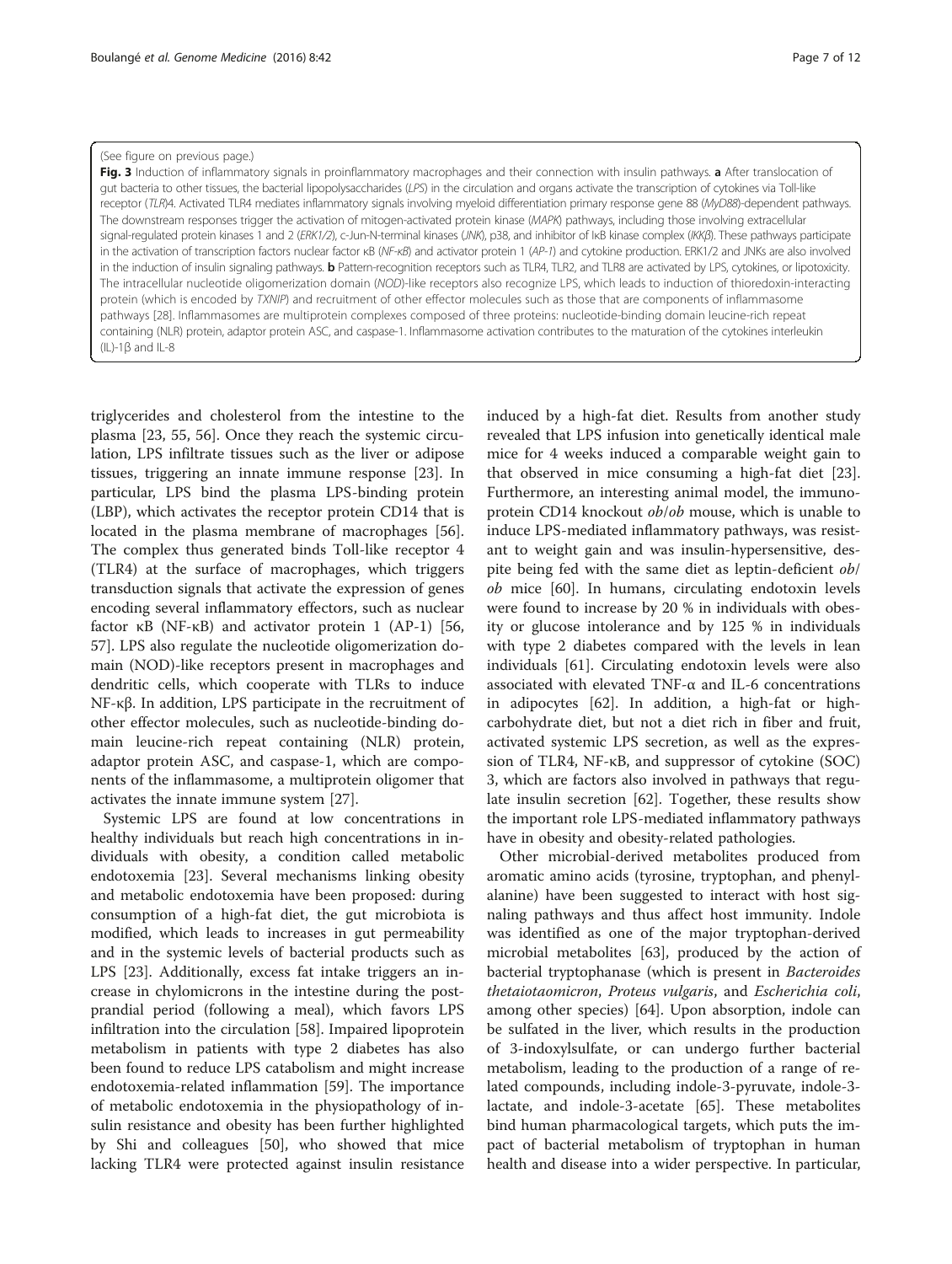3-indoxylsulfate and indole-3-propionate have been thought to interact with inflammation-related processes in the human host [[66\]](#page-10-0). 3-Indoxylsulfate activates the aryl hydrocarbon receptor (AhR), thus regulating the transcription of IL-6 and several enzymes from the P450 superfamily complex (for example, CYP1A1, CYP1A2, and CYP2S1) [[67\]](#page-11-0). Indole-3-propionate is a pregnane X receptor (PXR) agonist with a beneficial role in gut barrier function, which takes place either through upregulation of the expression of junctional proteins or by downregulation of TNF-α production in enterocytes [[66\]](#page-10-0). By improving intestinal barrier permeability, indole-3-propionate also indirectly limits the translocation of antigens and pathogens, and LPS infiltration, into the circulation and, therefore, might reduce metabolic endotoxemia and host inflammation [[68\]](#page-11-0). Therefore, a healthy or dysbiotic gut microbiota affects the gut and metabolic health of the host through modulation of gut physiology and LPS infiltration, calorie intake, fat accumulation, and insulin action (Fig. 4).

## Therapeutic potential of manipulating the gut microbial ecology

The study of the metabolic, signaling, and immune interactions between gut microbes and the host, and how these interactions modulate host brain, muscle, liver and gut functions, has raised the concept of therapeutic microbial manipulation to combat or prevent diseases [[4, 10](#page-9-0)]. In particular, the selection of specific gut bacterial strains and the enhancement of the gut microbial ecology represents a promising therapeutic approach to control energy intake and reduce the prevalence of obesity and the metabolic syndrome. Fecal transplantation is an efficient way to reshape the gut microbial ecosystem after antibiotic treatment or to help fight intestinal infection with Clostridium difficile and can be used as therapy for inflammatory bowel diseases [\[69](#page-11-0), [70\]](#page-11-0). A study also showed that nine men with the metabolic syndrome who underwent fecal transplantation with stools from healthy lean individuals had lower fasting levels of triglycerides and developed greater hepatic and peripheral



representation of symbionts (bacteria with health-promoting functions) and pathobionts (bacteria that potentially induce pathology). A shift toward dysbiosis results from a decrease in symbionts and/or an increase in pathobionts and is likely to be triggered by environmental factors (such as diet, stress, antibiotics, and infections). Low bacterial gene counts have also been associated with altered gut microbial functions and dysbiosis and have been linked to increased fat accumulation, lipopolysaccharide-induced inflammation, insulin resistance, obesity, and the metabolic syndrome. Individuals with these characteristics are more likely to develop metabolic diseases (such as diabetes, cardiovascular diseases, and inflammatory bowel diseases). LBP LPS-binding protein, SCFA short-chain fatty acid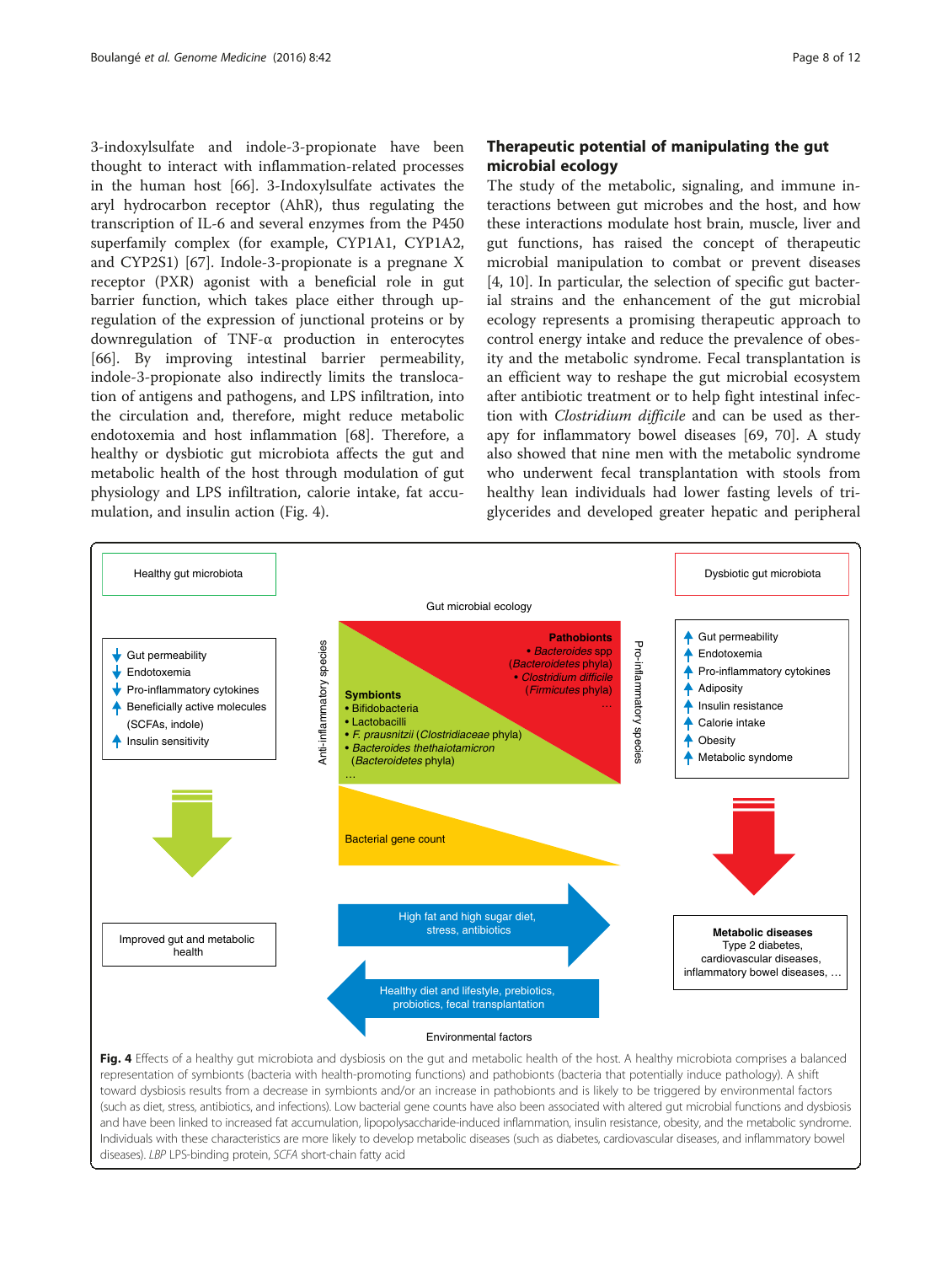insulin sensitivity after transplantation than nine men who received a transplant of their own stool [[71](#page-11-0)]. Therefore, fecal transplantation may be useful in the struggle against obesity, although the procedure is still at an experimental stage and the mechanisms involved require further understanding.

The use of probiotics and prebiotics to improve the interactions between gut microbes and host metabolism in obesity and other metabolic diseases has been extensively investigated [\[72](#page-11-0)]. Probiotics are live microorganisms that, when used as food supplements, beneficially affect the host by improving intestinal microbial balance and changing the composition of the colonic microbiota [[73\]](#page-11-0). Specific bacterial species such as *Bifidobacterium* spp. have been shown to improve glucose homeostasis, reduce weight gain and fat mass, and restore glucosemediated insulin secretion in mice fed a high-fat diet [\[73\]](#page-11-0).

Prebiotics are food ingredients that beneficially affect the host by selectively stimulating the growth and/or activity of one or a restricted number of bacteria present in the colon. Prebiotics are composed of oligosaccharides or short-chain polysaccharides. They are found in common dietary products, such as vegetables and whole-grain cereals, and can be added in yoghurt. The best-characterized prebiotics are fructosyl-oligosaccharides (FOS), including inulin (long-chain fructosyl-oligosaccharide), galactosyloligosaccharides (GOS), and other oligosaccharides present in milk, which are transformed by the gut microbiota into SCFAs and simultaneously promote proliferation of selected commensal bacteria in the colon [\[74](#page-11-0)–[77](#page-11-0)]. For example, inulin has been found to stimulate the growth of bifidobacteria and may reduce caloric intake and fat mass in animals H [[75](#page-11-0)]. Prebiotic stimulation of the growth of bifidobacteria is correlated with increased glucose tolerance, improved glucose-induced insulin secretion, and normalization of inflammation in rodents [\[78\]](#page-11-0). GOS also modulate the uptake of monosaccharides from the gut by changing the activity of host monosaccharide transporters, which in turn results in activation of glycolytic pathways [[76](#page-11-0)]. Consumption of prebiotics has also been associated with a reduction in hepatic, renal, and plasma lipid levels in rodents [[74](#page-11-0), [75](#page-11-0)]. In particular, GOS supplementation in healthy mice decreased hepatic triglyceride levels by lowering the activity of lipogenic enzymes, fatty acid synthase, and microsomal triglyceride transfer proteins, which are involved in VLDL synthesis [[75](#page-11-0), [79\]](#page-11-0). Therefore, ingestion of prebiotics might lower lipogenic activity and increase lipolytic activity.

The effects of prebiotics and probiotics on antiinflammatory pathways, weight gain, and glucose metabolism in rodents have been largely attributed to SCFA production [\[37](#page-10-0)]. SCFAs interact with GPCRs (for example, GPR41 and GPR43) in the immune cells of the human colon and promote expression of specific

chemokines in the colonic epithelium [[80](#page-11-0), [81](#page-11-0)]. SCFAs repress NF-κB and affect the production of proinflammatory markers, such as IL-2 and IL-10, in leukocytes [[82\]](#page-11-0). SCFAs enhance satiety by increasing the synthesis of PYY and proglucagon in epithelial cells and by inhibiting the expression of neuroendocrine factors such as leptin [[83\]](#page-11-0). Other studies have indicated that the effects of prebiotics on intestinal health and inflammation are also mediated by the secretion of glucagon-like proteins (GLP-1 and GLP-2) in enteroendocrine L cells [[77](#page-11-0), [84](#page-11-0)]. Cani and colleagues [[68](#page-11-0)] showed that ob/ob mice fed a high-carbohydrate diet supplemented with oligofructose have increased intestinal representation of bifidobacteria and lactobacilli, improved connections between tight junctions, lower gut permeability, lower systemic endotoxemia, and lower systemic and hepatic inflammation than ob/ob mice fed with a high-carbohydrate diet alone. These physiological changes were correlated with GLP-2 levels and disappeared when the mice were treated with a GLP-2 antagonist [[68\]](#page-11-0). Another study also pointed out that a synbiotic treatment combining polydextrose and Bifidobacterium lactis B420 lowered the abundance of Porphyromonadaceae in mice fed a high-fat diet [\[85](#page-11-0)]. This dietary supplement is thought to inhibit T helper  $17$  (T<sub>h</sub>17) cell infiltration in the small intestine, preventing metabolic inflammation and the development of type 2 diabetes [[85\]](#page-11-0).

In humans, probiotic intervention studies have revealed a positive effect of these approaches on glucose metabolism [[86](#page-11-0)]. For example, during a 6-week randomized placebo-controlled study of 60 overweight healthy Indian individuals, the VSL#3 probiotic mix decreased systemic glucose and insulin levels [[87\]](#page-11-0). However, evidence of the anti-obesity effects of prebiotics remain to be demonstrated. Many human studies highlight moderate or no changes in weight loss after prebiotic interventions [[88\]](#page-11-0). Randomized controlled studies have identified surrogate markers of prebiotic treatment (such as plasma PYY, GLP-1, ghrelin) to be negatively correlated with weight gain, inflammation, and impaired glucose metabolism, which support the mechanisms observed in rodents [[89, 90\]](#page-11-0). However, there is no evidence to suggest that prebiotic supplementation in infant formula improves growth or clinical outcomes or causes adverse effects in term infants. Studies in children, adults, and the elderly vary in quality and outcomes. However, prebiotics have been shown to modulate the fecal microbiota and immune function in elderly individuals and to reduce the levels of markers of the metabolic syndrome in overweight adults [[91](#page-11-0)–[94](#page-11-0)]. The effect of prebiotics and probiotics in obesity and related pathologies in humans requires further exploration. In particular, carefully designed studies using appropriate doses of probiotics or prebiotics and controlled diets will be valuable to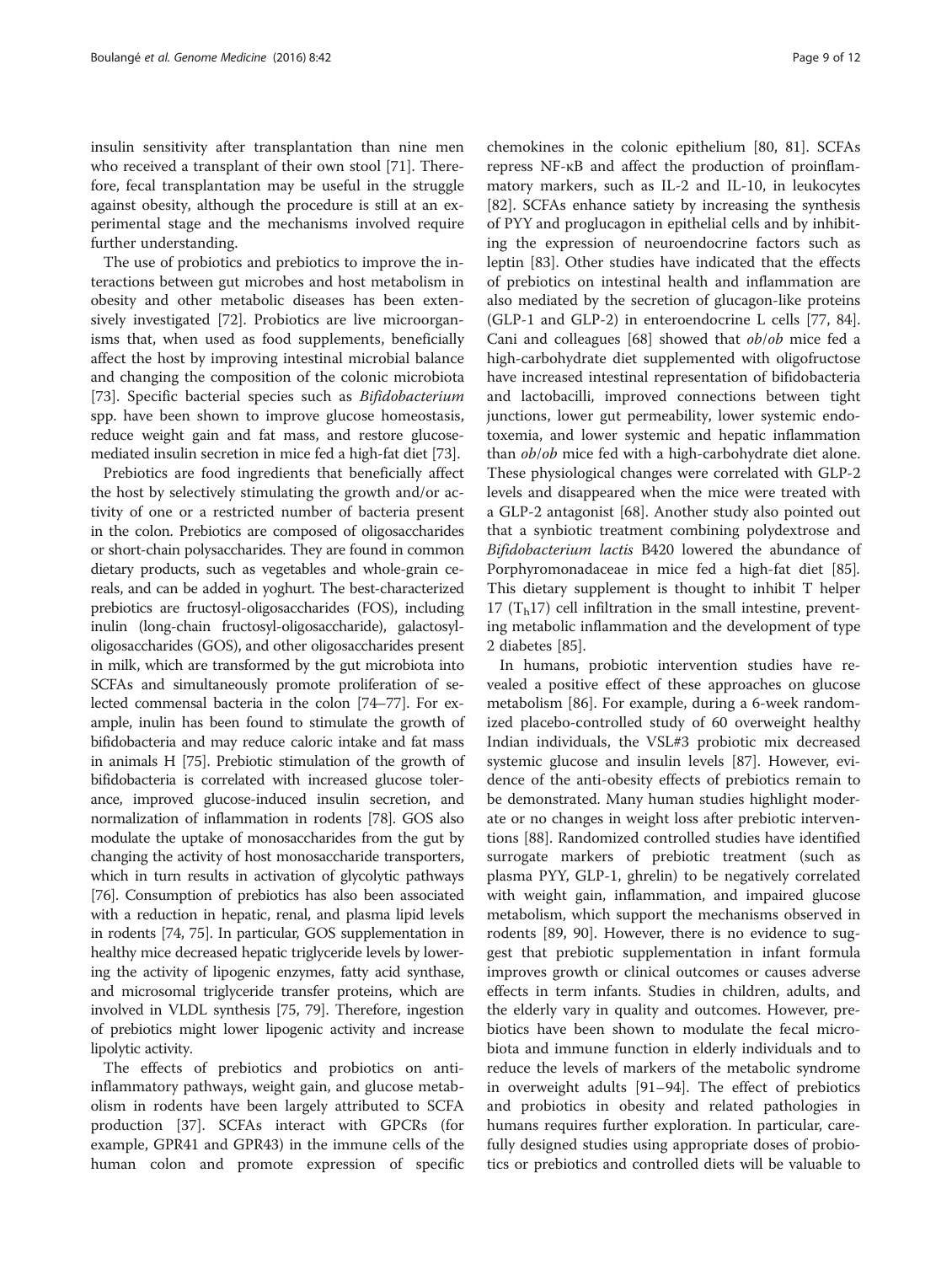<span id="page-9-0"></span>underpin the individual responses to different types of interventions and their dependence on genetic, environmental, and gut microbial factors.

## Conclusions and future directions

The evidence for a strong contribution of the gut microbiota to the onset of obesity and metabolic diseases is growing. The use of germ-free rodent models has enabled us to establish the molecular basis of the interactions between gut microbes and the physiology of the host. The modifications in the gut microbial ecology by dietary factors, antibiotics, probiotics, or prebiotics that were observed in rodents and humans have further highlighted the key modulatory roles of the gut microbiota and its contribution to host obesity and metabolic diseases. In particular, some metabolic disorders of the host are thought to be associated with an inflammation-related composition of the gut microbiota. However, how external factors (such as diet, stress, age, drug intake, and circadian cycles) affect the gut microbial composition and the effectiveness of microbial functions in rodents and humans is still unclear. In the future, it seems essential to promote top-down analytical approaches on an epidemiological scale, integrating data from dietary questionnaires, data about relevant environmental factors (such as stress or factors that influence circadian rhythms) and history of drug or antibiotic use to understand more deeply the functions of gut bacteria in the physiopathology of human obesity. In combination with animal studies, these integrated epidemiological analyses will enable us to unravel the missing connections within the metabolic axis linking gut microbes and the host and to optimize therapeutic strategies to reshape the gut microbial ecology. Using this knowledge, we also hope to improve the stratification of populations at risk of developing metabolic diseases and offer novel perspectives for personalized healthcare, within which clinicians might be able to tailor therapy on the basis of individual habits and predispositions.

#### Abbreviations

AMPK: adenosine monophosphate-activated protein kinase; AP-1: activator protein 1; BMI: body mass index; ERK1/2: extracellular signal-regulated protein kinases 1 and 2; FIAF: fasting-induced adipose factor; FOS: fructosyloligosaccharides; FXR: farnesoid X receptor; GOS: galactosyl-oligosaccharides; GPCR: G protein-coupled receptor; IKβ: IκB kinase complex; IL: interleukin; IRS: insulin receptor substrate; JNK: c-Jun N-terminal kinase; LPS: lipopolysaccharide; NF-κB: nuclear factor κB; NLR: nucleotide-binding domain leucine-rich repeat containing; NOD: nucleotide oligomerization domain; PYY: peptide YY; SCFA: short-chain fatty acid; SOC: suppressor of cytokine; TLR: Toll-like receptor; TNF-α: tumor necrosis factor α; VLDL: very-low-density lipoprotein.

#### Competing interests

The authors declare that they have no competing interests.

### Authors' contributions

CLB, ALN, JC, and M-ED were involved in drafting the manuscript. CLB, ALN, JC, M-ED, and JKN were involved in critically revising the manuscript for the intellectual content. All the authors read and approved the final manuscript.

#### Acknowledgements

CLB had a PhD scholarship funded by Nestlé (RDLS015375) and is currently funded by Metabometrix Ltd. ALN is funded by the Portuguese Foundation for Science and Technology (FCT, GABBA program SFRH/BD/52036/2012). M-ED is supported by grants from the European Union (Metacardis, under agreement HEALTH-F4-2012-305312; Neuron II, under agreement 291840) and the Medical Research Council (MR/M501797/1).

#### Published online: 20 April 2016

#### References

- 1. Bruzzese E, Volpicelli M, Squaglia M, Tartaglione A, Guarino A. Impact of prebiotics on human health. Dig Liver Dis. 2006;38(Suppl 2):S283–7. doi[:S1590-8658\(07\)60011-5.](http://dx.doi,org/S1590-8658(07)60011-5)
- Rodriguez JM, Murphy K, Stanton C, Ross RP, Kober OI, Juge N, et al. The composition of the gut microbiota throughout life, with an emphasis on early life. Microb Ecol Health Dis. 2015;26:26050. doi:[10.3402/mehd.v26.](http://dx.doi.org/10.3402/mehd.v26.26050) [26050](http://dx.doi.org/10.3402/mehd.v26.26050).
- 3. Costello EK, Stagaman K, Dethlefsen L, Bohannan BJ, Relman DA. The application of ecological theory toward an understanding of the human microbiome. Science. 2012;336(6086):1255–62. doi:[10.1126/science.1224203\].](http://dx.doi.org/10.1126/science.1224203%5D)
- 4. Nicholson JK, Holmes E, Kinross J, Burcelin R, Gibson G, Jia W, et al. Host-gut microbiota metabolic interactions. Science. 2012;336:1262–7. doi:[10.1126/](http://dx.doi.org/10.1126/science.1223813) [science.1223813.](http://dx.doi.org/10.1126/science.1223813)
- 5. Hooper LV, Littman DR, Macpherson AJ. Interactions between the microbiota and the immune system. Science. 2012;336:1268–73. doi[:10.1126/science.1223490.](http://dx.doi.org/10.1126/science.1223490)
- 6. Abrams GD, Bishop JE. Effect of the normal microbial flora on gastrointestinal motility. Proc Soc Exp Biol Med. 1967;126:301–4.
- 7. Rajilic-Stojanovic M, de Vos WM. The first 1000 cultured species of the human gastrointestinal microbiota. FEMS Microbiol Rev. 2014;38:996–1047. doi[:10.1111/1574-6976.12075.](http://dx.doi.org/10.1111/1574-6976.12075)
- 8. Nicholson JK, Wilson ID. Opinion: understanding 'global' systems biology: metabonomics and the continuum of metabolism. Nat Rev Drug Discov. 2003;2:668–76. doi[:10.1038/nrd1157.](http://dx.doi.org/10.1038/nrd1157)
- 9. Neves AL, Chilloux J, Sarafian MH, Rahim MB, Boulange CL, Dumas ME. The microbiome and its pharmacological targets: therapeutic avenues in cardiometabolic diseases. Curr Opin Pharmacol. 2015;25:36–44. doi[:10.1016/j.](http://dx.doi.org/10.1016/j.coph.2015.09.013) [coph.2015.09.013.](http://dx.doi.org/10.1016/j.coph.2015.09.013)
- 10. Nicholson JK, Holmes E, Wilson ID. Gut microorganisms, mammalian metabolism and personalized health care. Nat Rev Microbiol. 2005;3:431–8. doi[:10.1038/nrmicro1152.](http://dx.doi.org/10.1038/nrmicro1152)
- 11. Backhed F, Ding H, Wang T, Hooper LV, Koh GY, Nagy A, et al. The gut microbiota as an environmental factor that regulates fat storage. Proc Natl Acad Sci U S A. 2004;101:15718–23. doi[:10.1073/pnas.0407076101.](http://dx.doi.org/10.1073/pnas.0407076101)
- 12. Nazli A, Yang PC, Jury J, Howe K, Watson JL, Soderholm JD, et al. Epithelia under metabolic stress perceive commensal bacteria as a threat. Am J Pathol. 2004;164:947–57.
- 13. Marchesi JR, Adams DH, Fava F, Hermes GD, Hirschfield GM, Hold G, et al. The gut microbiota and host health: a new clinical frontier. Gut. 2016;65:330–9. doi:[10.1136/gutjnl-2015-309990](http://dx.doi.org/10.1136/gutjnl-2015-309990).
- 14. World Health Organization (WHO). Obesity and overweight. January 2015. [http://www.who.int/mediacentre/factsheets/fs311/en/.](http://www.who.int/mediacentre/factsheets/fs311/en/) Accessed 2 April 2016
- 15. Alberti KG, Zimmet P, Shaw J. The metabolic syndrome—a new worldwide definition. Lancet. 2005;366:1059–62. doi[:10.1016/S0140-6736\(05\)67402-8](http://dx.doi.org/10.1016/S0140-6736(05)67402-8).
- 16. Despres JP, Lemieux I, Bergeron J, Pibarot P, Mathieu P, Larose E, et al. Abdominal obesity and the metabolic syndrome: contribution to global cardiometabolic risk. Arterioscler Thromb Vasc Biol. 2008;28:1039–49. doi[:10.1161/ATVBAHA.107.159228.](http://dx.doi.org/10.1161/ATVBAHA.107.159228)
- 17. Saito I. Epidemiological evidence of type 2 diabetes mellitus, metabolic syndrome, and cardiovascular disease in Japan. Circ J. 2012;76:1066–73.
- 18. Kahn SE, Hull RL, Utzschneider KM. Mechanisms linking obesity to insulin resistance and type 2 diabetes. Nature. 2006;444:840–6. doi:[10.1038/](http://dx.doi.org/10.1038/nature05482) [nature05482](http://dx.doi.org/10.1038/nature05482).
- 19. Perry RJ, Samuel VT, Petersen KF, Shulman GI. The role of hepatic lipids in hepatic insulin resistance and type 2 diabetes. Nature. 2014;510:84–91. doi[:10.1038/nature13478.](http://dx.doi.org/10.1038/nature13478)
- 20. Saltiel AR, Kahn CR. Insulin signalling and the regulation of glucose and lipid metabolism. Nature. 2001;414:799–806. doi[:10.1038/414799a.](http://dx.doi.org/10.1038/414799a)
- 21. Delarue J, Magnan C. Free fatty acids and insulin resistance. Curr Opin Clin Nutr. 2007;10:142–8.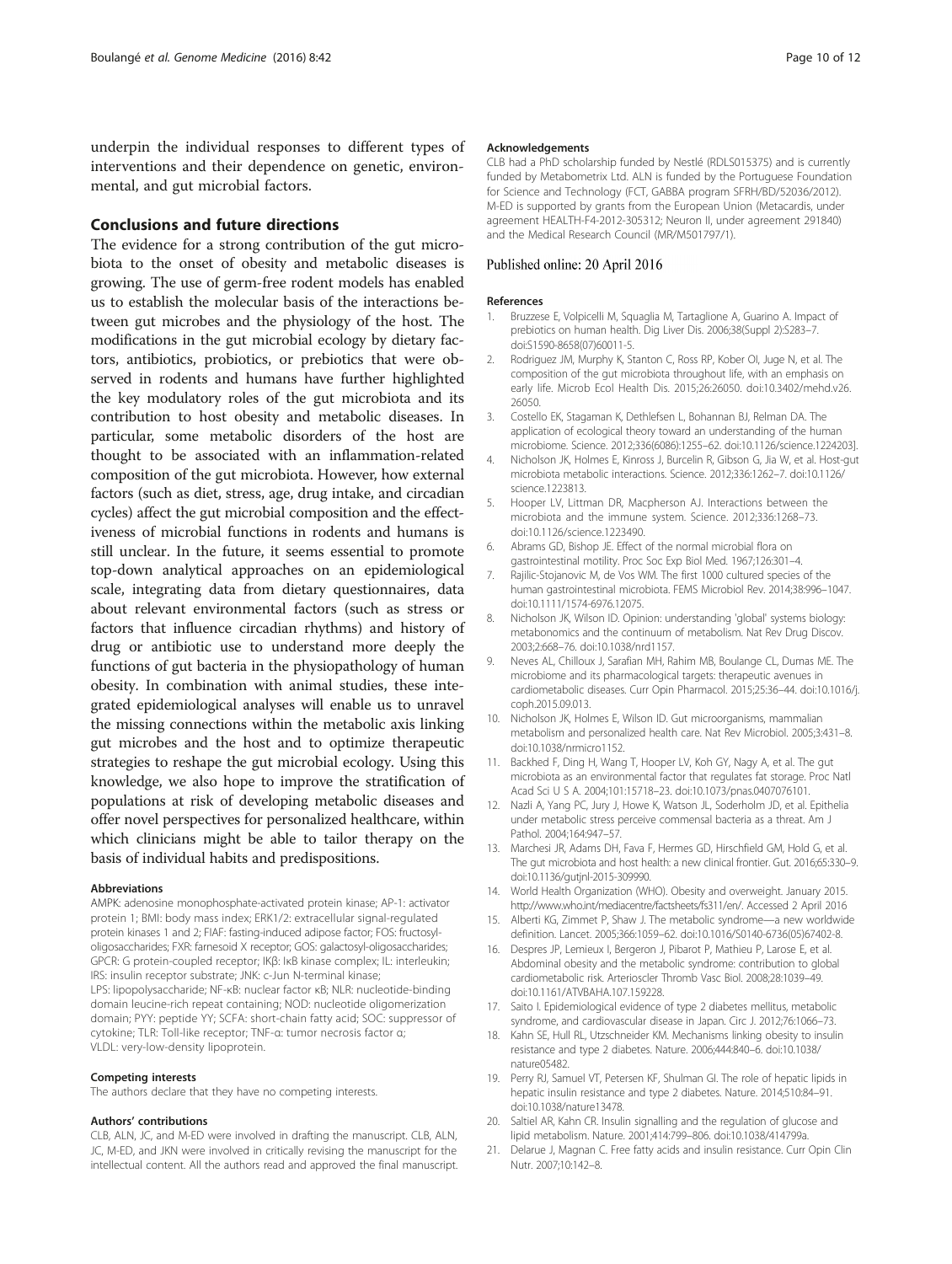- <span id="page-10-0"></span>22. Gregor MF, Hotamisligil GS. Inflammatory mechanisms in obesity. Annu Rev Immunol. 2011;29:415–45. doi:[10.1146/annurev-immunol-031210-101322](http://dx.doi.org/10.1146/annurev-immunol-031210-101322).
- 23. Cani PD, Amar J, Iglesias MA, Poggi M, Knauf C, Bastelica D, et al. Metabolic endotoxemia initiates obesity and insulin resistance. Diabetes. 2007;56:1761–72. doi[:10.2337/db06-1491.](http://dx.doi.org/10.2337/db06-1491)
- 24. Cai D, Yuan M, Frantz DF, Melendez PA, Hansen L, Lee J, et al. Local and systemic insulin resistance resulting from hepatic activation of IKK-beta and NF-kappaB. Nat Med. 2005;11:183–90. doi:[10.1038/nm1166](http://dx.doi.org/10.1038/nm1166).
- 25. Sell H, Habich C, Eckel J. Adaptive immunity in obesity and insulin resistance. Nat Rev Endocrinol. 2012;8:709–16. doi:[10.1038/nrendo.2012.114.](http://dx.doi.org/10.1038/nrendo.2012.114)
- 26. Lumeng CN, Saltiel AR. Inflammatory links between obesity and metabolic disease. J Clin Invest. 2011;121:2111–7. doi[:10.1172/JCI57132.](http://dx.doi.org/10.1172/JCI57132)
- 27. Tanti JF, Ceppo F, Jager J, Berthou F. Implication of inflammatory signaling pathways in obesity-induced insulin resistance. Front Endocrinol (Lausanne). 2012;3:181. doi[:10.3389/fendo.2012.00181.](http://dx.doi.org/10.3389/fendo.2012.00181)
- 28. Piya MK, McTernan PG, Kumar S. Adipokine inflammation and insulin resistance: the role of glucose, lipids and endotoxin. J Endocrinol. 2013;216:T1–15. doi[:10.1530/JOE-12-0498](http://dx.doi.org/10.1530/JOE-12-0498).
- 29. Tack CJ, Stienstra R, Joosten LA, Netea MG. Inflammation links excess fat to insulin resistance: the role of the interleukin-1 family. Immunol Rev. 2012;249:239–52. doi[:10.1111/j.1600-065X.2012.01145.x](http://dx.doi.org/10.1111/j.1600-065X.2012.01145.x).
- 30. Larsen CM, Faulenbach M, Vaag A, Volund A, Ehses JA, Seifert B, et al. Interleukin-1-receptor antagonist in type 2 diabetes mellitus. N Engl J Med. 2007;356:1517–26. doi:[10.1056/NEJMoa065213.](http://dx.doi.org/10.1056/NEJMoa065213)
- 31. Grant RW, Dixit VD. Mechanisms of disease: inflammasome activation and the development of type 2 diabetes. Front Immunol. 2013;4:50. doi[:10.3389/fimmu.2013.00050](http://dx.doi.org/10.3389/fimmu.2013.00050).
- 32. Clarke G, Stilling RM, Kennedy PJ, Stanton C, Cryan JF, Dinan TG. Minireview: Gut microbiota: the neglected endocrine organ. Mol Endocrinol. 2014;28:1221–38. doi[:10.1210/me.2014-1108](http://dx.doi.org/10.1210/me.2014-1108).
- 33. Turnbaugh PJ, Ley RE, Mahowald MA, Magrini V, Mardis ER, Gordon JI. An obesity-associated gut microbiome with increased capacity for energy harvest. Nature. 2006;444:1027–31. doi:[10.1038/nature05414](http://dx.doi.org/10.1038/nature05414).
- 34. Samuel BS, Shaito A, Motoike T, Rey FE, Backhed F, Manchester JK, et al. Effects of the gut microbiota on host adiposity are modulated by the short-chain fatty-acid binding G protein-coupled receptor, Gpr41. Proc Natl Acad Sci U S A. 2008;105:16767–72. doi:[10.1073/pnas.0808567105.](http://dx.doi.org/10.1073/pnas.0808567105)
- 35. Larsson E, Tremaroli V, Lee YS, Koren O, Nookaew I, Fricker A, et al. Analysis of gut microbial regulation of host gene expression along the length of the gut and regulation of gut microbial ecology through MyD88. Gut. 2012;61:1124–31. doi[:10.1136/gutjnl-2011-301104](http://dx.doi.org/10.1136/gutjnl-2011-301104).
- 36. Musso G, Gambino R, Cassader M. Interactions between gut microbiota and host metabolism predisposing to obesity and diabetes. Annu Rev Med. 2011;62:361–80. doi:[10.1146/annurev-med-012510-175505](http://dx.doi.org/10.1146/annurev-med-012510-175505).
- 37. Gibson GR, Probert HM, Loo JV, Rastall RA, Roberfroid MB. Dietary modulation of the human colonic microbiota: updating the concept of prebiotics. Nutr Res Rev. 2004;17:259–75. doi:[10.1079/NRR200479.](http://dx.doi.org/10.1079/NRR200479)
- 38. Winder WW, Hardie DG. AMP-activated protein kinase, a metabolic master switch: possible roles in type 2 diabetes. Am J Physiol. 1999;277:E1–10.
- 39. Bellahcene M, O'Dowd JF, Wargent ET, Zaibi MS, Hislop DC, Ngala RA, et al. Male mice that lack the G-protein-coupled receptor GPR41 have low energy expenditure and increased body fat content. Br J Nutr. 2013;109:1755–64. doi[:10.1017/S0007114512003923.](http://dx.doi.org/10.1017/S0007114512003923)
- 40. Smith PM, Howitt MR, Panikov N, Michaud M, Gallini CA, Bohlooly YM, et al. The microbial metabolites, short-chain fatty acids, regulate colonic Treg cell homeostasis. Science. 2013;341:569–73. doi:[10.1126/science.1241165.](http://dx.doi.org/10.1126/science.1241165)
- 41. Parseus A, Sommer N, Sommer F, Caesar R, Molinaro A, Stahlman M, et al. Microbiota-induced obesity requires farnesoid X receptor. Gut. 2016. doi[:10.1136/gutjnl-2015-310283.](http://dx.doi.org/10.1136/gutjnl-2015-310283)
- 42. Noga AA, Vance DE. A gender-specific role for phosphatidylethanolamine N-methyltransferase-derived phosphatidylcholine in the regulation of plasma high density and very low density lipoproteins in mice. J Biol Chem. 2003;278:21851–9. doi:[10.1074/jbc.M301982200.](http://dx.doi.org/10.1074/jbc.M301982200)
- 43. Cole LK, Vance JE, Vance DE. Phosphatidylcholine biosynthesis and lipoprotein metabolism. Biochim Biophys Acta. 1821;2012:754–61. doi[:10.1016/j.bbalip.2011.09.009.](http://dx.doi.org/10.1016/j.bbalip.2011.09.009)
- 44. Dumas ME, Barton RH, Toye A, Cloarec O, Blancher C, Rothwell A, et al. Metabolic profiling reveals a contribution of gut microbiota to fatty liver phenotype in insulin-resistant mice. Proc Natl Acad Sci U S A. 2006;103:12511–6. doi[:10.1073/pnas.0601056103](http://dx.doi.org/10.1073/pnas.0601056103).
- 45. Ley RE, Backhed F, Turnbaugh P, Lozupone CA, Knight RD, Gordon JI. Obesity alters gut microbial ecology. Proc Natl Acad Sci U S A. 2005;102:11070–5. doi:[10.1073/pnas.0504978102](http://dx.doi.org/10.1073/pnas.0504978102).
- 46. Murphy EF, Cotter PD, Healy S, Marques TM, O'Sullivan O, Fouhy F, et al. Composition and energy harvesting capacity of the gut microbiota: relationship to diet, obesity and time in mouse models. Gut. 2010;59:1635–42. doi[:10.1136/gut.2010.215665.](http://dx.doi.org/10.1136/gut.2010.215665)
- 47. Ridaura VK, Faith JJ, Rey FE, Cheng J, Duncan AE, Kau AL, et al. Gut microbiota from twins discordant for obesity modulate metabolism in mice. Science. 2013;341:1241214. doi[:10.1126/science.1241214.](http://dx.doi.org/10.1126/science.1241214)
- 48. De Vadder F, Kovatcheva-Datchary P, Goncalves D, Vinera J, Zitoun C, Duchampt A, et al. Microbiota-generated metabolites promote metabolic benefits via gut-brain neural circuits. Cell. 2014;156:84–96. doi[:10.1016/j.cell.](http://dx.doi.org/10.1016/j.cell.2013.12.016) [2013.12.016.](http://dx.doi.org/10.1016/j.cell.2013.12.016)
- 49. Duncan SH, Lobley GE, Holtrop G, Ince J, Johnstone AM, Louis P, et al. Human colonic microbiota associated with diet, obesity and weight loss. Int J Obes (Lond). 2008;32:1720–4. doi:[10.1038/ijo.2008.155.](http://dx.doi.org/10.1038/ijo.2008.155)
- 50. Shi H, Kokoeva MV, Inouye K, Tzameli I, Yin H, Flier JS. TLR4 links innate immunity and fatty acid-induced insulin resistance. J Clin Invest. 2006;116:3015–25. doi:[10.1172/JCI28898.](http://dx.doi.org/10.1172/JCI28898)
- 51. Le Chatelier E, Nielsen T, Qin J, Prifti E, Hildebrand F, Falony G, et al. Richness of human gut microbiome correlates with metabolic markers. Nature. 2013;500:541–6. doi[:10.1038/nature12506.](http://dx.doi.org/10.1038/nature12506)
- 52. David LA, Maurice CF, Carmody RN, Gootenberg DB, Button JE, Wolfe BE, et al. Diet rapidly and reproducibly alters the human gut microbiome. Nature. 2014;505:559–63. doi:[10.1038/nature12820](http://dx.doi.org/10.1038/nature12820).
- 53. Chassaing B, Gewirtz AT. Has provoking microbiota aggression driven the obesity epidemic? Bioessays. 2016;38:122–8. doi:[10.1002/bies.201500116](http://dx.doi.org/10.1002/bies.201500116).
- Cotillard A, Kennedy SP, Kong LC, Prifti E, Pons N, Le Chatelier E, et al. Dietary intervention impact on gut microbial gene richness. Nature. 2013;500:585–8. doi:[10.1038/nature12480](http://dx.doi.org/10.1038/nature12480).
- 55. Vreugdenhil AC, Rousseau CH, Hartung T, Greve JW, van't Veer C, Buurman WA. Lipopolysaccharide (LPS)-binding protein mediates LPS detoxification by chylomicrons. J Immunol. 2003;170:1399–405.
- 56. Neal MD, Leaphart C, Levy R, Prince J, Billiar TR, Watkins S, et al. Enterocyte TLR4 mediates phagocytosis and translocation of bacteria across the intestinal barrier. J Immunol. 2006;176:3070–9.
- 57. Vijay-Kumar M, Aitken JD, Carvalho FA, Cullender TC, Mwangi S, Srinivasan S, et al. Metabolic syndrome and altered gut microbiota in mice lacking Toll-like receptor 5. Science. 2010;328:228–31. doi[:10.1126/science.1179721.](http://dx.doi.org/10.1126/science.1179721)
- 58. Ghoshal S, Witta J, Zhong J, de Villiers W, Eckhardt E. Chylomicrons promote intestinal absorption of lipopolysaccharides. J Lipid Res. 2009;50:90–7. doi[:10.1194/jlr.M800156-JLR200.](http://dx.doi.org/10.1194/jlr.M800156-JLR200)
- 59. Verges B, Duvillard L, Lagrost L, Vachoux C, Garret C, Bouyer K, et al. Changes in lipoprotein kinetics associated with type 2 diabetes affect the distribution of lipopolysaccharides among lipoproteins. J Clin Endocrinol Metab. 2014;99:E1245–53. doi:[10.1210/jc.2013-3463](http://dx.doi.org/10.1210/jc.2013-3463).
- 60. Cani PD, Bibiloni R, Knauf C, Waget A, Neyrinck AM, Delzenne NM, et al. Changes in gut microbiota control metabolic endotoxemia-induced inflammation in high-fat diet-induced obesity and diabetes in mice. Diabetes. 2008;57:1470–81. doi[:10.2337/db07-1403.](http://dx.doi.org/10.2337/db07-1403)
- 61. Harte AL, Varma MC, Tripathi G, McGee KC, Al-Daghri NM, Al-Attas OS, et al. High fat intake leads to acute postprandial exposure to circulating endotoxin in type 2 diabetic subjects. Diabetes Care. 2012;35:375–82. doi[:10.2337/dc11-1593.](http://dx.doi.org/10.2337/dc11-1593)
- 62. Ghanim H, Abuaysheh S, Sia CL, Korzeniewski K, Chaudhuri A, Fernandez-Real JM, et al. Increase in plasma endotoxin concentrations and the expression of Toll-like receptors and suppressor of cytokine signaling-3 in mononuclear cells after a high-fat, high-carbohydrate meal: implications for insulin resistance. Diabetes Care. 2009;32:2281–7. doi[:10.2337/dc09-0979.](http://dx.doi.org/10.2337/dc09-0979)
- 63. Russell WR, Hoyles L, Flint HJ, Dumas ME. Colonic bacterial metabolites and human health. Curr Opin Microbiol. 2013;16:246–54. doi:[10.1016/j.mib.2013.07.002.](http://dx.doi.org/10.1016/j.mib.2013.07.002)
- 64. DeMoss RD, Moser K. Tryptophanase in diverse bacterial species. J Bacteriol. 1969;98:167–71.
- 65. Russell WR, Duncan SH, Scobbie L, Duncan G, Cantlay L, Calder AG, et al. Major phenylpropanoid-derived metabolites in the human gut can arise from microbial fermentation of protein. Mol Nutr Food Res. 2013;57:523–35. doi[:10.1002/mnfr.201200594.](http://dx.doi.org/10.1002/mnfr.201200594)
- 66. Venkatesh M, Mukherjee S, Wang H, Li H, Sun K, Benechet AP, et al. Symbiotic bacterial metabolites regulate gastrointestinal barrier function via